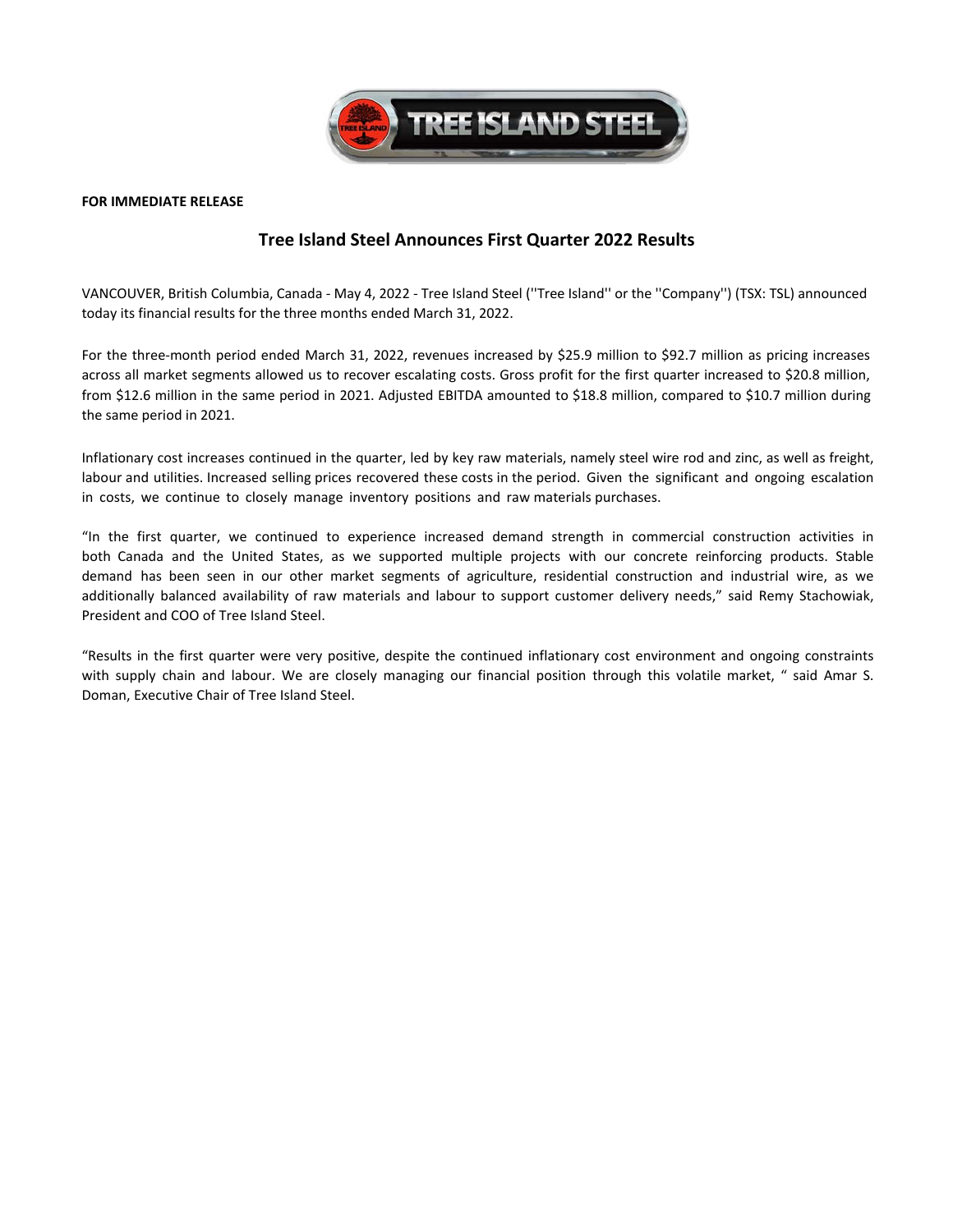

## **RESULTS FROM OPERATIONS**

*(\$'000 unless otherwise stated)*

|                                              |           | Three Months Ended<br>March 31,        |              |
|----------------------------------------------|-----------|----------------------------------------|--------------|
|                                              |           |                                        |              |
|                                              |           | 2022                                   | 2021         |
| Revenue                                      |           | 92,746                                 | 66,842       |
| Cost of sales                                |           | (70, 495)                              | (52, 748)    |
| Depreciation                                 |           | (1, 416)                               | (1, 467)     |
| Gross profit                                 |           | 20,835                                 | 12,627       |
| Selling, general and administrative expenses |           | (3, 364)                               | (3, 327)     |
| Operating income                             |           | 17,471                                 | 9,300        |
| Foreign exchange loss                        |           | (113)                                  | (113)        |
| Financing expenses                           |           | (494)                                  | (566)        |
| Other expenses                               |           | (9)                                    |              |
| Income before income taxes                   |           | 16,855                                 | 8,621        |
| Income tax expense                           |           | (4, 128)                               | (2, 157)     |
| Net income                                   |           | 12,727                                 | 6,464        |
| Net income per share                         |           | 0.45                                   | 0.22         |
|                                              | March 31, |                                        | December 31, |
| Financial position as at:                    | 2022      |                                        | 2021         |
| <b>Total assets</b>                          | 214,520   |                                        | 225,806      |
| Total non-current financial liabilities      | 37,288    |                                        | 38,907       |
| <b>Adjusted EBITDA</b>                       |           |                                        |              |
| (\$'000 unless otherwise states)             |           |                                        |              |
|                                              |           | <b>Three Months Ended</b><br>March 31, |              |
|                                              |           | 2022                                   | 2021         |
| Operating income                             |           | 17,471                                 | 9,300        |
| Add back depreciation                        |           | 1,416                                  | 1,467        |
| Foreign exchange loss                        |           | (113)                                  | (113)        |

10,654 18,774 10,654 18,774

Adjusted EBITDA<sup>1</sup>

*<sup>1</sup> See definition on Adjusted EBITDA in Section 2 NON‐IFRS MEASURES of the March 31, 2022, MD&A.*